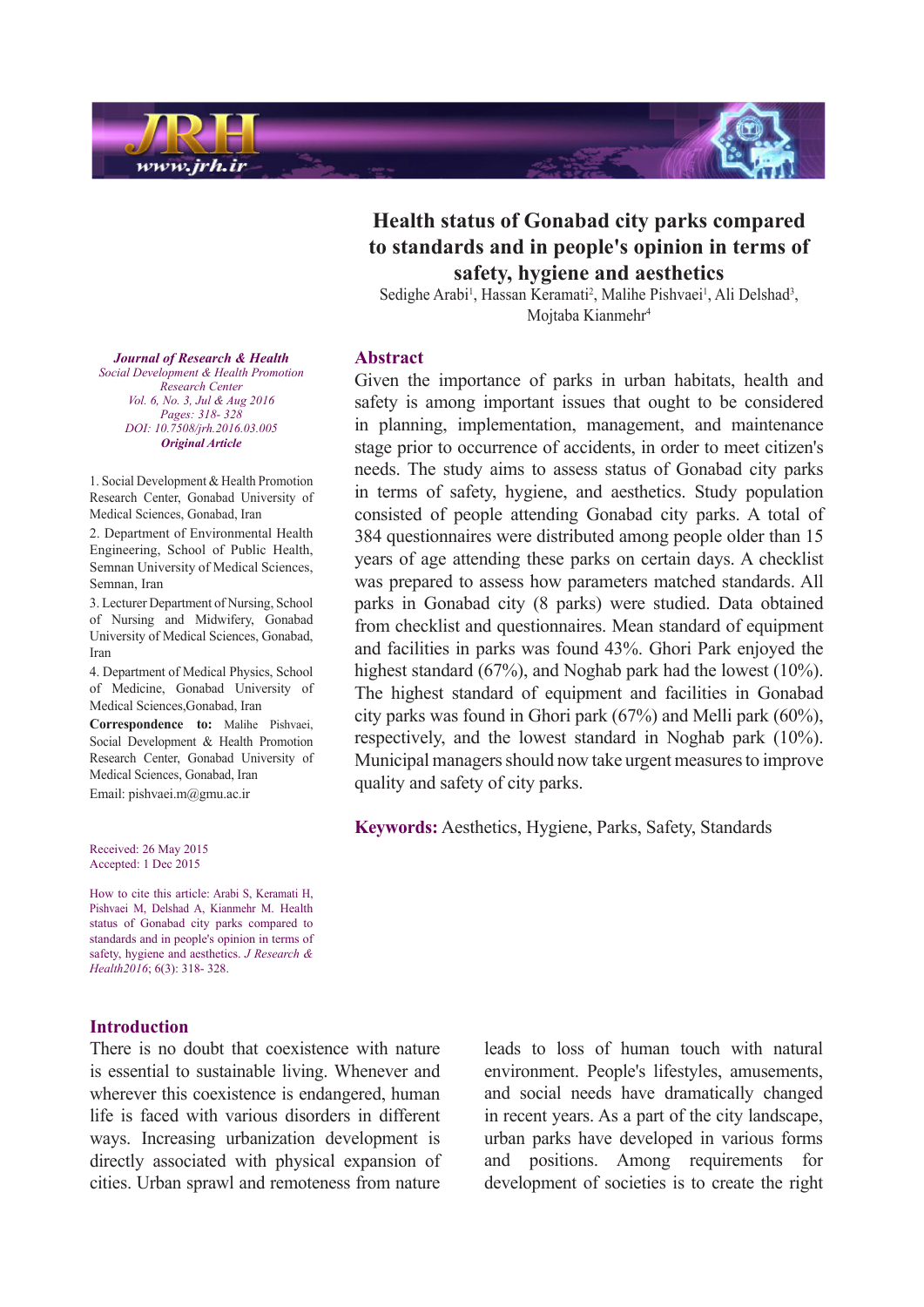spatial and physical infrastructures for all social strata to use public services and facilities, for better mobility and easier access across the city .[1]

Since parks are considered the obvious link between human and nature, these places may be regarded as a real phenomenon and the first problem that residents will always be touch with. Given the importance of parks in urban environment, health and safety is among important issues that ought to be considered in planning, implementation, management, and maintenance stage prior to occurrence of accidents, in order to meet citizen's needs [1]. Our view of human and his habitat and how social relations can be organized changes expectations of level and pattern of services provided [1].

It is an undeniable fact that every human needs to spend some time by the nature in his leisure time. What is available to urban population are parks and surrounding greenery  $[1]$ .

Given the importance of the issue, amusement centers, especially parks, green spaces, and urban gardens should be so designed to be useable by physically disabled people. To this end, and given the criteria available in resources, and considering them in field observations of how humans relate to their environment and how their emotional and mental qualities are affected by the ecosystems has created a branch of humanities.

Le Corbusier is of the opinion that mankind should live in an environment with such conditions as clean air, quiet, peace of mind, fully dust-free, full protection against external noise, sunshine, natural lighting, fresh air, greenery and sky. Thus, a lack of direct contact with free space and monotonous work in closed environments predisposes people to psychological diseases. Hekmati: among requirements for development of societies is to create the right spatial and physical infrastructures for all social strata to use public services and facilities, for better mobility and easier access across the city. Like others, the physically disabled need access to and use of public facilities and services. However, some impediments, especially in design, architecture, and urban planning have made many urban spaces, especially streets, parks, and green spaces

inaccessible to these people  $[1]$ .

The growing dimensions of urbanization and formation of new scales of cities over the recent few decades have faced cities and city dwelling with modern challenges. Because of the widening dimensions and changes in nature of urban problems and their complexities, a holistic perspective on various aspects of urban problems to achieve sustainable development is inevitable  $[2]$ . Attention to and emphasis on planning and management of cities has moved, more than ever before, onto lower levels and tangible aspects of urban living. Over the past two decades, many studies have been conducted, and each has somehow begun investigation of urban policy-making, planning and management from smallest city units, which include parks and neighborhoods [3].

Today, such a crisis has turned into an urban management challenge. To prevent such a crisis, actions such as providing appropriate contexts for development and reinforcement of neighborhood community based organizations's should be considered, so that residents can strengthen their social interactions free of their mundane city living problems in major cities. Strategies such as citizenship education parks, neighborhood assembly, neighborhood-based microfinance fund services, community health centers, etc. can increase level of residents' interactions (with reliance on capabilities, and if required, social empowerment of neighborhood) and can recreate mechanisms aimed at strengthening solidarity and social capital of citizens [3].

Individuals of any age should be able to easily access leisure centers and wander around without anyone's help. This equally applies to the blind and the disabled. Unfortunately, like other community facilities (urban uses) urban parks are unable to host or benefit the disabled .[6]

In practice, incorrect designs that are far from minimum of standards have deprived the people of easy access to public places. This acts as a reminder for greater attention to correct design, based on standards, especially in public places that are used by various social groups.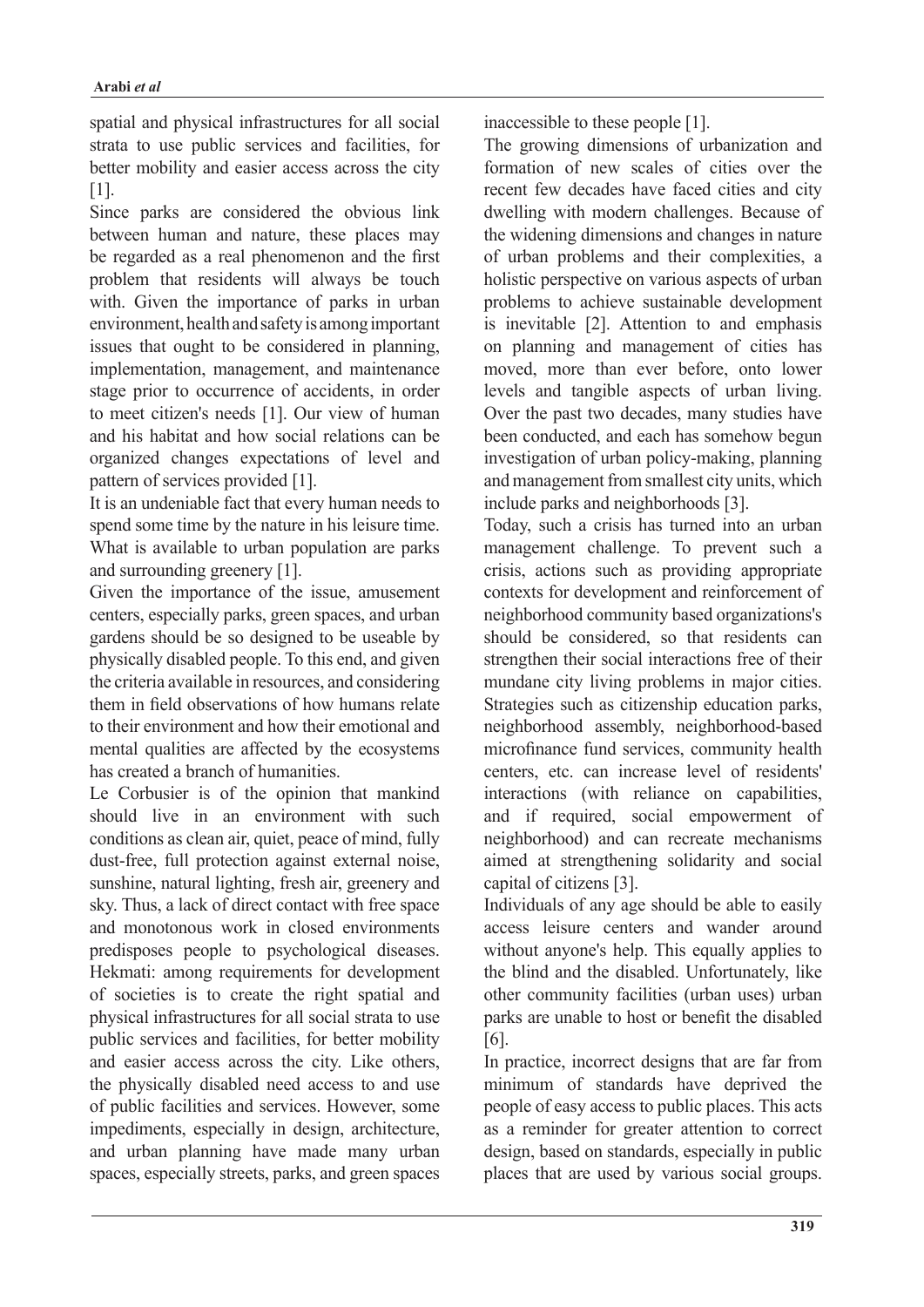However, failure to implement these directives is clear and undeniable, and the current state of streets and spaces that has made their access and use practically impossible is a witness to this claim [5].

Parks comprise a significant part of the urban green space. Citizens resort to the green spaces to relieve from problems of city-living and find peace. Aesthetically designed spaces can create the peace needed by people and enhance collective spirit, as well [6]. Research indicates that acceptable standard of urban green space in Iranian cities is between 7 and 12 square meters per capita, which is much less than that indicated by the UN Environment Programs of 20 to 25 square meters per person  $[7]$ . In a green space, boundaries should be safe and appropriately structured; properly cleaned, and measures for notification or unavailability of irrigation valves should be in place. Attention to pedestrian routes in design of parks is vitally important. Pedestrian routes should be even, without bumps, and with appropriate slopes. They should be properly tidied, level, and with the right wearing course that is not a danger to citizens. Sideways should be of standard width (minimum  $125$  cm), with appropriate drains to direct surface waters in parks [6]. The importance of urban green space in the life and stability of the city and its physical, natural, and social impact on the urban system is undeniable  $[8]$ . Appropriate lighting is among other effects in parks. In addition to reducing accidents and injuries, proper and pleasant lighting can also offer people mental relaxation .[13]

In many countries, parks offer a soft and flexible cover in play areas, with people's safety as the principle aim. These surfaces should have the least unevenness, and should be compatible with the regional climate and not slippery in rain  $[10]$ . Some 70 Isfahan residents being locked in a merry-go-round in April 2007 due to technical problems and derailing of several diesel train coaches in a playground in July 2007 are among examples of accidents that mainly happened due to lack of safety standards in electrical or mechanical equipment, which were able to turn people's joy and happiness into sadness and horror. Unfortunately, there are no standards in playground complexes of the country, and Standard Institute does not monitor these places, and standards compatible with those of the world have not been defined for play equipments. Other welfare facilities in parks include furnishings such as tables and benches. which should be made from resistant materials. appropriate for the climate  $[9]$ , so that in northern parts of the country, concrete and polyester benches are used, and in desert towns, concrete and wooden benches. In design of parks, the pleasure people gain from equipment appears to be more important than their durability and rigidity [10]. Benches should have the right height, with no rough surfaces, and should be intact and washable, with appropriate colors. They should be clean and tidy and appropriately placed so as not to cause obstruction. Trash bins are absolutely essential in all parks and recreational places.

Trash bins should have tops to avoid outflow of liquids inside. Color is hugely important for trash bins. It would be better to use cool colors such as blue in desert town and warm colors such as vellow and orange in northern towns in Iran. The standard height for trash bins is 120 cm, so that it is within reach of individuals of any age  $[6]$ .

Another important issue in parks is drinking taps, which should be appropriately placed, and with safe structure, without cutting edges, and should not cause accidents. They should have proper and hygienic waste water drains, and should be installed at the right height, so that they can be equally used by children, adults and the disabled. A safety sign should be posted at the location of drinking taps  $[10]$ . It is essential to use warning signs in parks. Providing hygienic drinking water is considered an essential element in maintaining health and economic progress of societies. Many of the health problems in developing countries are mainly due to lack of healthy drinking water, without which community health and welfare is put at risk [11]. Signs that sometimes indicate a health or safety point, and ignoring them may lead to irreparable damage or a health problem,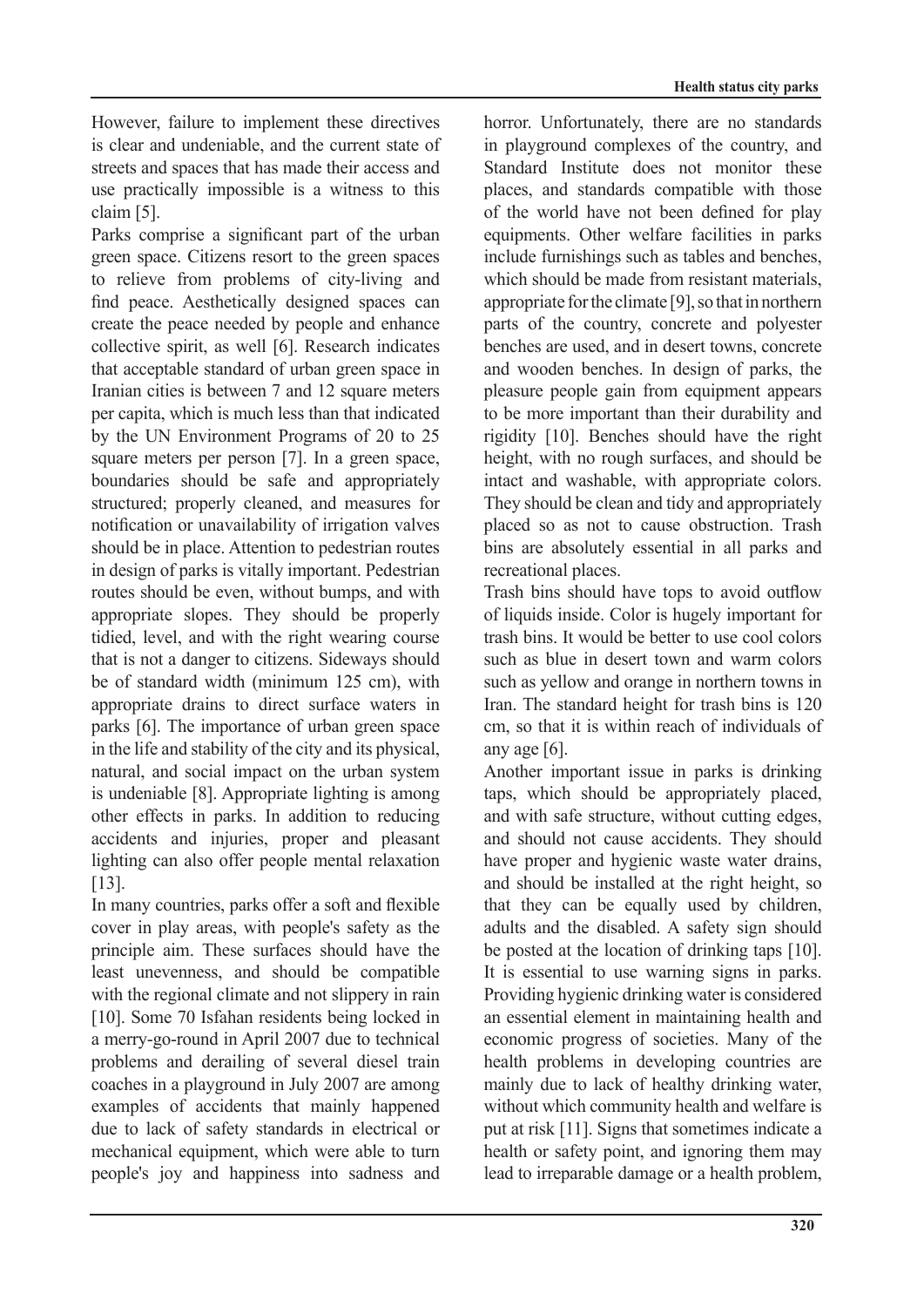especially those that distinguish drinking from health non-drinking water taps to preserve public health appear to be compulsory  $[12]$ .

Children's play area is the most important place in parks. Play area should be suitably separated from other parts of the park, and should be even, with appropriate surface cover, and without uneven heights, which may cause accidents for children. It should not be exposed to intense sunlight or within proximity of a road. Drinking water should be installed according to relevant standards by children's playground. Suitable benches should be anticipated for parents outside the playground. It should have appropriate lighting. Play equipment should have the necessary safety standards, and should be regularly checked for safety. No unsafe electrical switches should exist in the vicinity of playgrounds. Play equipment should be appropriately painted and cleaned, and safety standard should be observed in play structures .[10]

In addition to reducing accidents and injuries, proper and pleasant lighting can also offer people mental relaxation. According to international standards, light intensity in various parts of the park is 300 lux  $[14]$ . Lighting of the park is measured in lux, and minimum light intensity of  $500$  lux should be appropriate to the park atmosphere and produce proper lighting. Lighting should have a proper structure (posts, bulbs ...). Switches and electricity cables should be safe and away from the public. Electricity boards should be appropriately located, with a safe structure, so as not to endanger park employees or visitors. It should be appropriately colored and cleaned [10]. The present study aims to assess state of parks in Gonabad city in terms of safety, health and .aesthetics

# **Method**

This descriptive-analytical study was conducted in Gonabad city as the study setting, where parks and park visitors made the study population. Study population was so selected to assess parks compared to all parks with standard conditions in Gonabad city, including 8 parks in total that were assessed using a researcher-made checklist. For development of a questionnaire, initial questions were designed through review of various textbooks and consultation with experts. Next, inappropriate questions were identified, modified and finalized using views expressed by consulting professors and a number of experts, and their face validity was thus confirmed. To determine reliability of questions, a pilot study was conducted on 30 participants from among study population, and Cronbach's alpha and internal consistency method was used, which resulted in  $\alpha$ =0.766. retest method of the questionnaire was used For further confirmation of reliability, teston the above participants with a four-week interval, and correlation coefficient was confirmed. However, prior to conducting the pilot study, questions were read for a number of people, and some inappropriate and ambiguous questions and items were eliminated. The checklist contained 55 items  $(Table 4)$  and all items were measured and compared to relevant standards, and recorded. Census sampling was used, and all parks were investigated. To assess people's views, study population consisted of all people over 15 years of age in Gonabad city. Sampling was performed in convenient form, so that, on Thursday and Friday evenings when most people visit parks, 384 questionnaires were distributed among people over 15 years. The questionnaire contained  $19$  items (Table 3), of which 13 were multiple choice questions and the rest, open end questions, which were completed by visitors to each park. Data obtained were analyzed in SPSS software using Chi-square and t-test. This article was written to assess study parameters in Gonabad city parks.

# **Results**

This study was conducted on all parks in Gonabad city (8 parks). According to checklist assessments, mean standard of equipment available in all parks was 43%. Ghori park had the highest standard  $(67%)$  and Noghab had the lowest (10%). Standard of Bagh-Melli park was 60%, Shahr park 56%, Basij park 52%, Resalat park 40%, Hafez park 38%, and Shirin park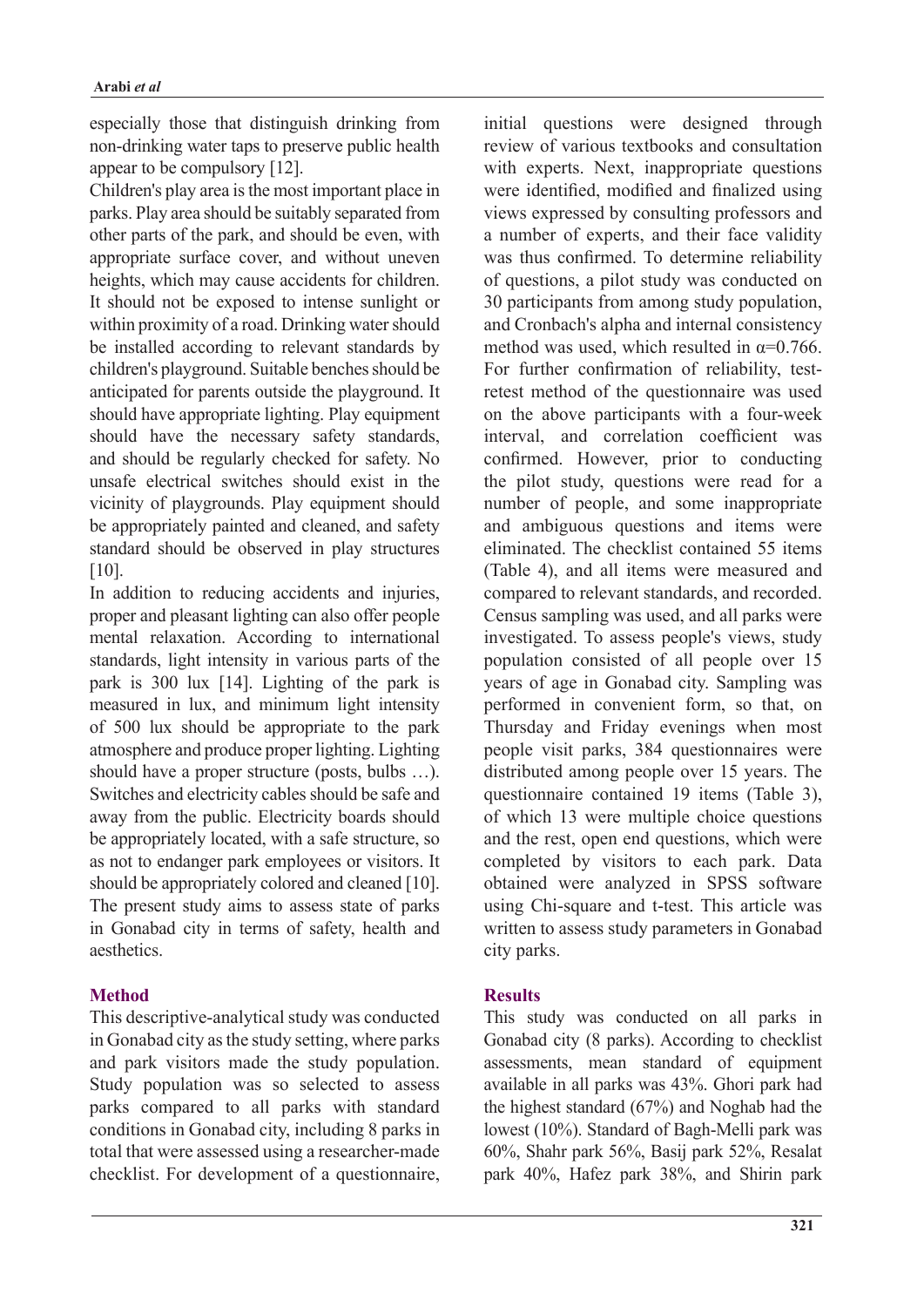28%. Participants' opinion survey, carried out through the questionnaire indicated that 70% of Participants considered Bagh-Melli park the best in terms of recreation, and  $11\%$  considered it the best in terms of play facilities. 95% of Participants

considered the lack of facilities and greenery the biggest problem in Gonabad city parks. Assessment of accidents in parks showed that most accidents occurred in Hafez and Noghab parks  $(80\%)$  and least in Ghori park  $(23\%)$ .

|                                                                           | Overall park area | Green space area |
|---------------------------------------------------------------------------|-------------------|------------------|
| area and its green spaces                                                 |                   |                  |
| <b>Table 1</b> General features of parks in Gonabad city in terms of park |                   |                  |

| Park                    | Overall park area | Green space area |  |  |  |
|-------------------------|-------------------|------------------|--|--|--|
|                         | (m2)              | (m2)             |  |  |  |
| Ghori (children's park) | 28000             | 5000             |  |  |  |
| Resalat                 | 13000             | 7000             |  |  |  |
| Shahr                   | 10600             | 2000             |  |  |  |
| Shirin                  | 13455             | None             |  |  |  |
| Melli                   | 13800             | 7000             |  |  |  |
| Basij                   | 11000             | 3000             |  |  |  |
| Hafez                   | 4944              | 500              |  |  |  |
| Noghab                  | 1200              | None             |  |  |  |

According to Table 1, with an area of  $28000$ square meters, Ghori is the biggest park in Gonabad, and with  $1200$  square meters, Noghab is the smallest. The green spaces were mostly in Resalat and Bagh-Melli parks with 7000 square meters.

**Table 2** Plant species (trees, and flowers) in Gonabad parks

| Japanese mulberry, pine, bitter olives, barrel pine,<br>cupressus, weeping willow, hybrid acacia, willow                                                             | Gaillardia, petunia, majus, parsley, gynura<br>auratiaca, viola, canna generalis, zinnia, gazania,<br>cropsis, bellis perennis |
|----------------------------------------------------------------------------------------------------------------------------------------------------------------------|--------------------------------------------------------------------------------------------------------------------------------|
| Acacia, Japanese Mulberry, pine, bitter olive, barrel pine,<br>common pine, cedar, cupressus, willow, hybrid acacia                                                  | Gaillardia, petunia, majus, parsley, gynura<br>auratiaca, viola, canna generalis, zinnia, gazania,<br>cropsis, bellis perennis |
| Tehran pine, barrel pine, cedar, hybrid acacia, common<br>acacia, juniper, tree of heaven (ailanthus), bitter olive,<br>cupressus, Japanese Mulberry, weeping willow | Gaillardia, petunia, majus, parsley, gynura<br>auratiaca, viola, canna generalis, zinnia, gazania,<br>cropsis, bellis perennis |
| Tehran pine                                                                                                                                                          | None                                                                                                                           |
| Tehran pine, pinus ball, fig, hybrid acacia, tree of heaven<br>(ailanthus) mulberry, cupressus, Japanese mulberry,<br>willow                                         | Gaillardia, petunia, majus, parsley, gynura<br>auratiaca, viola, canna generalis, zinnia, gazania,<br>cropsis, bellis perennis |
| Tehran pine, mulberry, tree of heaven, bareel pine                                                                                                                   | Gaillardia, petunia, majus, parsley, gynura<br>auratiaca, viola, canna generalis, zinnia, gazania,<br>cropsis, bellis perennis |
| Tehran pine, weeping mulberry, tree of heaven (ash),<br>barrel pine, cupressus                                                                                       | Gaillardia, petunia, majus, parsley, gynura<br>auratiaca, viola, canna generalis, zinnia, gazania,<br>cropsis, bellis perennis |
| Tehran pine                                                                                                                                                          | None                                                                                                                           |
|                                                                                                                                                                      |                                                                                                                                |

Table 2 shows that plant species in Gonabad city parks are drought-resistant and appropriate for the regional climate. Noghab and Shirin parks have the least plant coverage and no lawn spaces.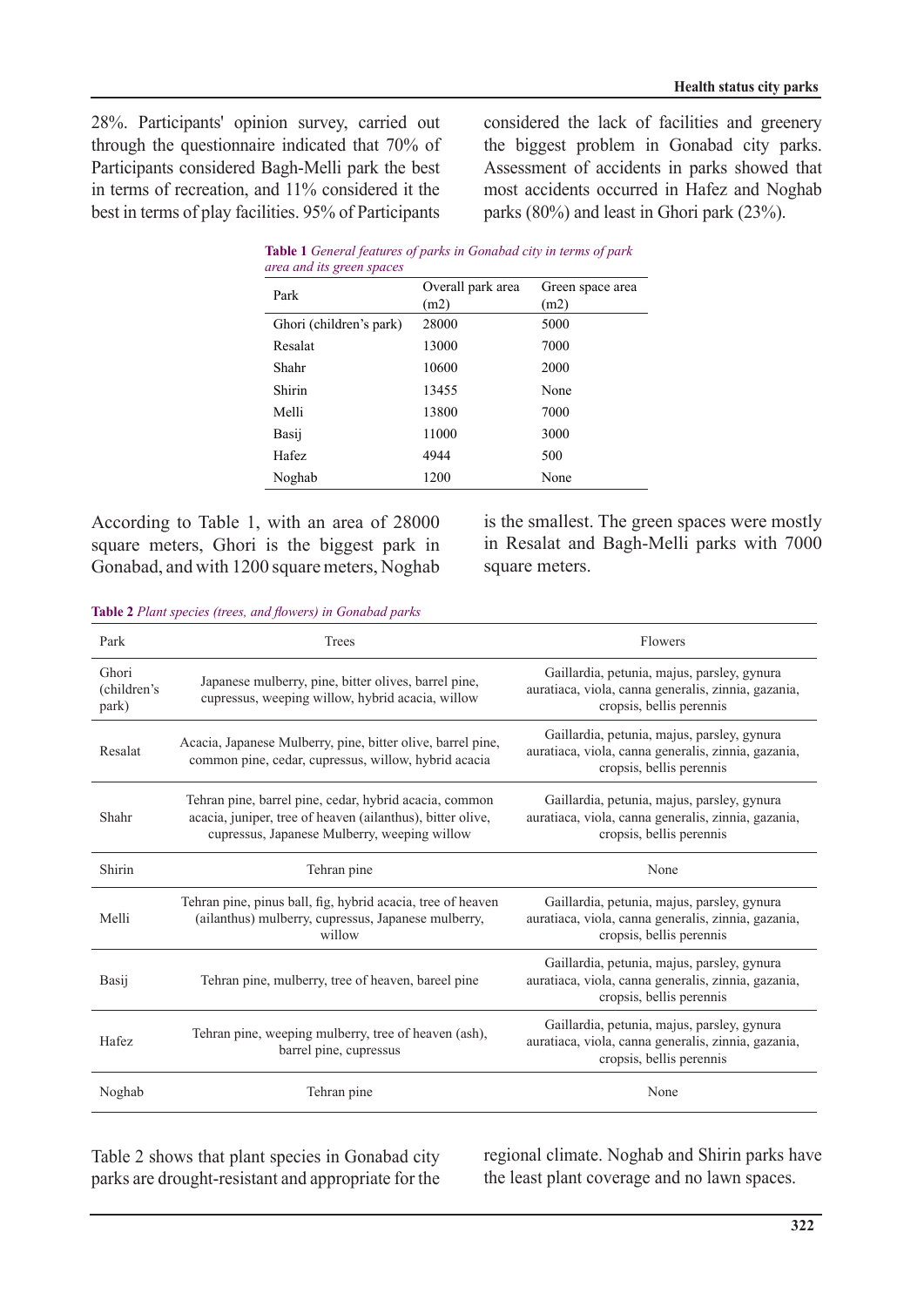|                                            | Unfav                                           | orable                                      | 84              | Ξ                 | 67             | $\approx$       | 53             | 100             | $\approx$                | $\approx$                      |
|--------------------------------------------|-------------------------------------------------|---------------------------------------------|-----------------|-------------------|----------------|-----------------|----------------|-----------------|--------------------------|--------------------------------|
| Environmental<br>cleanliness<br>health and | Unfavo Favorabl                                 | ω                                           | $\frac{6}{1}$   | 29                | 33             | 0               | 47             | $\circ$         | 0                        | 0                              |
|                                            |                                                 | rable                                       | $\frac{8}{5}$   | 48.5              | 80             | 80              | 58             | 80              | 80                       | $\approx$                      |
| Playground<br>cover                        |                                                 | able                                        | 42              | $\frac{515}{21}$  | 20             | 20              | 42             | $\approx$       | 20                       | $\circ$                        |
|                                            |                                                 | orable                                      | SS.             | 88                | 52             | g               | 87.5           | g               | g                        | $\approx$                      |
| Sidewalk<br>covering                       | Unfavo Favorabi Unfav Favor                     | U                                           | $\tilde{c}$     | $\overline{c}$    | $\overline{z}$ | $\approx$       | 125            | $\approx$       | $\approx$                | 0                              |
| hygiene<br>Toilets                         |                                                 | rable                                       | 42              | 4                 | S              | 80              | 53             | $\approx$       | 20                       | 80                             |
|                                            | Favor                                           | able                                        | 58              | 56                | 47             | $\overline{4}$  | 47             | S               | 80                       | 20                             |
|                                            | Unfav                                           | orable                                      | ı               | 37.5              | 73             | 56              | 63             | $\frac{30}{2}$  | 29                       | $\approx$                      |
| Stairs                                     | Favor                                           | able                                        |                 | 62.5              | 27             | $^{44}$         | 37             | 70              | 11                       | $\circ$                        |
|                                            | Unfav                                           | orable                                      | 36              | $\tilde{=}$       | Γ              | 20              | 26             | $\circ$         | $\Im$                    | $\frac{8}{100}$                |
| Trash bins                                 | Favor                                           | able                                        | 34              | SS.               | S              | 80              | 74             | 100             | Ş,                       | $\circ$                        |
| Accidents                                  | $rac{1}{2}$<br>Did                              | occ<br>Ħ                                    | 77              | 56                | 73             | 4               | 67             | S0              | $\overline{20}$          | $\overline{20}$                |
|                                            | Occu                                            | rred                                        | $\overline{23}$ | $\frac{4}{3}$     | 27             | 56              | 33             | $50\,$          | 80                       | 80                             |
| Security                                   | Unfav                                           | orable                                      | 55              | 45                | ₽              | $\approx$       | 63             | $\approx$       | 80                       | 20                             |
|                                            | Favo                                            | quate rable                                 | \$              | 55                | 80             | $\circ$         | 37             | $\overline{70}$ | $\overline{20}$          | $\frac{30}{2}$                 |
| ð<br>Ħ<br>play                             | Inade                                           |                                             | 77              | 21                | 80             | 8               | S6             | 8               | $\frac{8}{100}$          | 100                            |
| Number<br>equipm                           |                                                 | uate                                        | 23              | $\frac{1}{24}$    | 20             | $\circ$         | $\frac{44}{5}$ | $\frac{4}{5}$   | $\circ$                  | $\overline{\phantom{0}}$       |
| Green space                                |                                                 |                                             | Ş               | $\frac{1}{4}$     | S              | 80              | Z              | 8               | $\approx$                | 100                            |
|                                            |                                                 |                                             | SO <sub>1</sub> | $\frac{50}{2}$    | 47             | $\overline{20}$ | 47             | $\approx$       | $\circ$                  | $\supset$                      |
|                                            | Favo Unfavadeq Inade Favo Unfav Favo Unfav Adeq | orable uate quate rable orable rable orable | 80              | 70                | 67             | $\approx$       | 72             | 100             | <b>100</b>               | 100                            |
| Sign posts                                 |                                                 |                                             | $\overline{20}$ | $\approx$         | 33             | 0               | $^{28}$        | $\circ$         | $\circ$                  | $\overline{a}$                 |
| places<br>Picnic                           |                                                 |                                             | $\frac{8}{2}$   | $\frac{8}{5}$     | 67             | 80              | 72             | $\frac{8}{1}$   | $\frac{8}{100}$          | 100                            |
|                                            |                                                 |                                             | $\frac{42}{5}$  | $\frac{4}{2}$     | $\frac{33}{2}$ | $\overline{20}$ |                | $\approx$       | $\overline{\phantom{0}}$ | $\overline{\phantom{0}}$       |
|                                            |                                                 |                                             | $\frac{33}{2}$  | 37                | 43             | $\frac{8}{100}$ | 18.75 28       | $\circ$         | $\frac{8}{100}$          | $\frac{100}{2}$                |
| equipment<br>Exercise                      |                                                 | rable                                       |                 |                   |                | $\frac{1}{2}$   | 281.<br>25     | $\frac{1}{2}$   | $\supseteq$              |                                |
| Park                                       |                                                 |                                             | Ghori 67        | <b>Resalat</b> 63 | $Shabu$  57    | Shanana.        | 思い<br>以上       | <b>Lasal</b>    | Hafiz                    | $\frac{\text{Mean}}{\text{1}}$ |

| ĝ                       |  |
|-------------------------|--|
| $\therefore$ in people. |  |
|                         |  |
| ' parks,                |  |
| Gonabad                 |  |
|                         |  |
| scilities in            |  |
|                         |  |
| ble3F                   |  |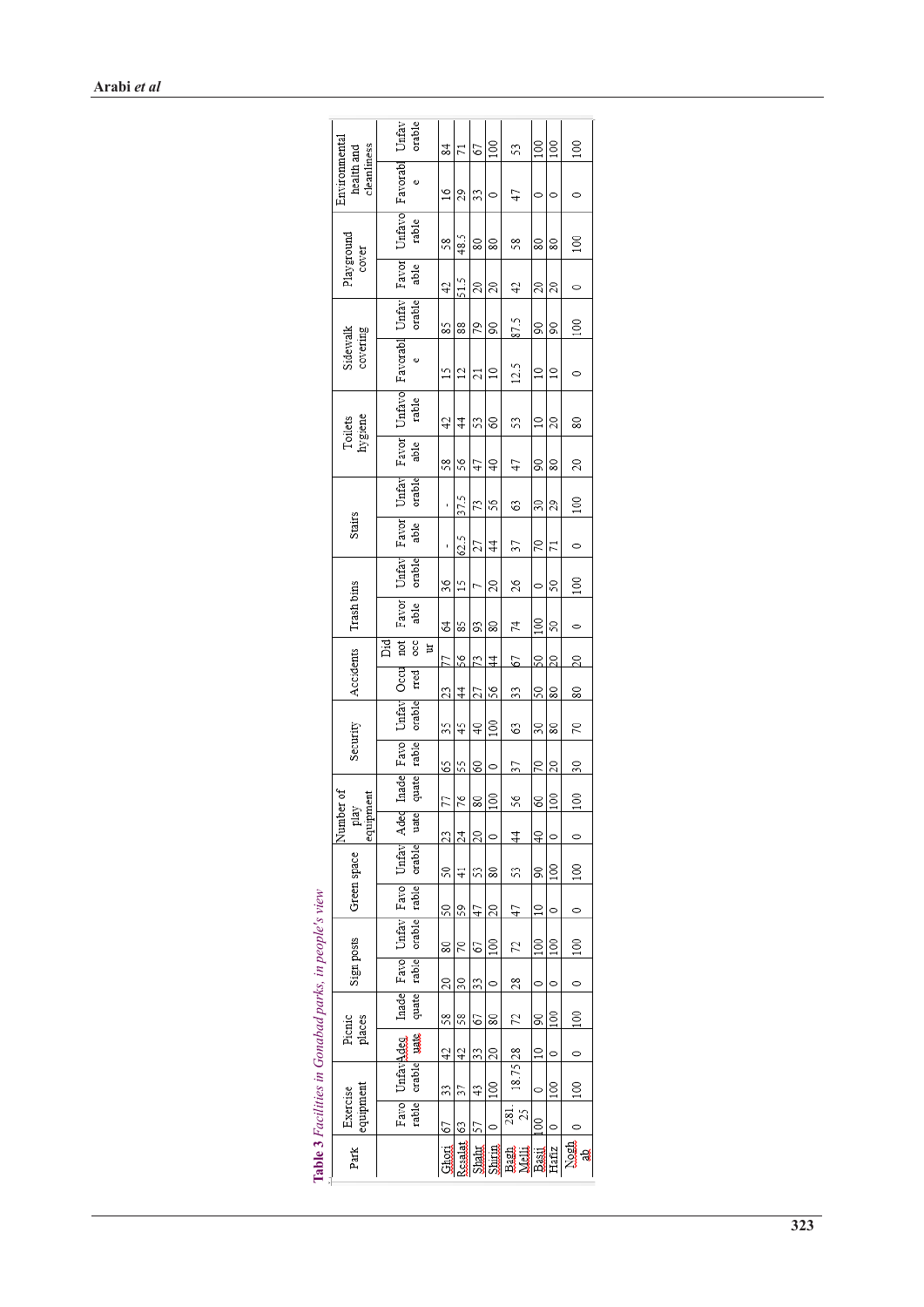In Table 3, parameters were matched with standards of the world and Iran. A checklist was used for matching standards. Analysis of data showed the highest standard of equipment and facilities in Ghori (67%), Melli (60%), Shahr (56%), Basij  $(52\%)$ , Resalat  $(40\%)$ , and Hafez  $(38\%)$  parks, respectively, and the lowest standard in Shirin  $(28\%)$  and Noghab  $(10\%)$  parks.

| interia,                                                                                                                                                                                                                                                                                                                                                                                                                                                     | Park                 | Gonabad<br>parks             |
|--------------------------------------------------------------------------------------------------------------------------------------------------------------------------------------------------------------------------------------------------------------------------------------------------------------------------------------------------------------------------------------------------------------------------------------------------------------|----------------------|------------------------------|
| Stairs                                                                                                                                                                                                                                                                                                                                                                                                                                                       | 'n                   | జ<br>శి                      |
|                                                                                                                                                                                                                                                                                                                                                                                                                                                              | ບ¤ ໊                 | ន<br>៖                       |
|                                                                                                                                                                                                                                                                                                                                                                                                                                                              | S                    | $\circ$                      |
| Playgroun<br>d cover                                                                                                                                                                                                                                                                                                                                                                                                                                         | 명 v                  | ខ្ញុំ                        |
|                                                                                                                                                                                                                                                                                                                                                                                                                                                              |                      | 12%                          |
| Electronic<br>equipment                                                                                                                                                                                                                                                                                                                                                                                                                                      | $NOV***$             | 88%                          |
| $\begin{tabular}{l} \multicolumn{1}{l}{{\bf I}cdmic}\\ \multicolumn{1}{l}{\bf a}&\\ \multicolumn{1}{l}{\bf c} &\\ \multicolumn{1}{l}{\bf c} &\\ \multicolumn{1}{l}{\bf c} &\\ \multicolumn{1}{l}{\bf c} &\\ \multicolumn{1}{l}{\bf c} &\\ \multicolumn{1}{l}{\bf d} &\\ \multicolumn{1}{l}{\bf d} &\\ \multicolumn{1}{l}{\bf d} &\\ \multicolumn{1}{l}{\bf d} &\\ \multicolumn{1}{l}{\bf d} &\\ \multicolumn{1}{l}{\bf d} &\\ \multicolumn{1}{l}{\bf d} &\\$ | s                    | న న                          |
|                                                                                                                                                                                                                                                                                                                                                                                                                                                              | $\Xi$ so<br>Ġ        | 8<br>8                       |
| Exercise<br>equipme<br>nt                                                                                                                                                                                                                                                                                                                                                                                                                                    | $\triangleright$     | ೫ ಜ                          |
|                                                                                                                                                                                                                                                                                                                                                                                                                                                              | $\circ$              | 8<br>8                       |
| Warning<br>signs                                                                                                                                                                                                                                                                                                                                                                                                                                             | ⊳                    | ង<br>៖                       |
|                                                                                                                                                                                                                                                                                                                                                                                                                                                              | z o >                | 75<br>84                     |
| $\begin{array}{c} {\rm Entran} \\ {\rm e} \; {\rm and} \\ {\rm ext} \end{array}$                                                                                                                                                                                                                                                                                                                                                                             | s                    | 75<br>8                      |
|                                                                                                                                                                                                                                                                                                                                                                                                                                                              | し<br>ロー              | 25                           |
| Bench<br>material                                                                                                                                                                                                                                                                                                                                                                                                                                            | s                    | ್ಗ<br>ನಿ                     |
|                                                                                                                                                                                                                                                                                                                                                                                                                                                              | し<br>ロー              | 75<br>%                      |
| Bench<br>status                                                                                                                                                                                                                                                                                                                                                                                                                                              | $\triangleright$     | % s                          |
|                                                                                                                                                                                                                                                                                                                                                                                                                                                              | z o >                | ี่<br>13<br>จั               |
| Bench<br>dimensi<br>ons                                                                                                                                                                                                                                                                                                                                                                                                                                      | S                    | ន ៖                          |
|                                                                                                                                                                                                                                                                                                                                                                                                                                                              | $\mathbb{H}$ so<br>Ò | .<br>೫ ಸ                     |
| Table<br>status                                                                                                                                                                                                                                                                                                                                                                                                                                              |                      | $\overline{c}$<br>$\lesssim$ |
|                                                                                                                                                                                                                                                                                                                                                                                                                                                              | zo>                  | ం<br>శ                       |
| Table<br>naterial                                                                                                                                                                                                                                                                                                                                                                                                                                            | S                    | ష శ                          |
|                                                                                                                                                                                                                                                                                                                                                                                                                                                              | つける                  | 2<br>27                      |
| Table<br>limensi<br>ons                                                                                                                                                                                                                                                                                                                                                                                                                                      | S                    | $\overline{\phantom{0}}$     |
|                                                                                                                                                                                                                                                                                                                                                                                                                                                              | 명 v                  | $\frac{8}{3}$                |
| $_{\tt post}^{\tt Lamp}$                                                                                                                                                                                                                                                                                                                                                                                                                                     | S                    | s<br>8 %                     |
|                                                                                                                                                                                                                                                                                                                                                                                                                                                              | つける                  | %<br>ನಿ                      |
| Sidewal<br>k cover                                                                                                                                                                                                                                                                                                                                                                                                                                           | S)                   | <b>ី</b> ដ                   |
|                                                                                                                                                                                                                                                                                                                                                                                                                                                              | つける                  | % s                          |
| Sidewal<br>k width                                                                                                                                                                                                                                                                                                                                                                                                                                           | S                    | $\frac{8}{3}$                |
|                                                                                                                                                                                                                                                                                                                                                                                                                                                              | つける                  | $\circ$                      |

*Standard of equipments and facilities in Gonabad parks* Table 4 Standard of equipments and facilities in Gonabad parks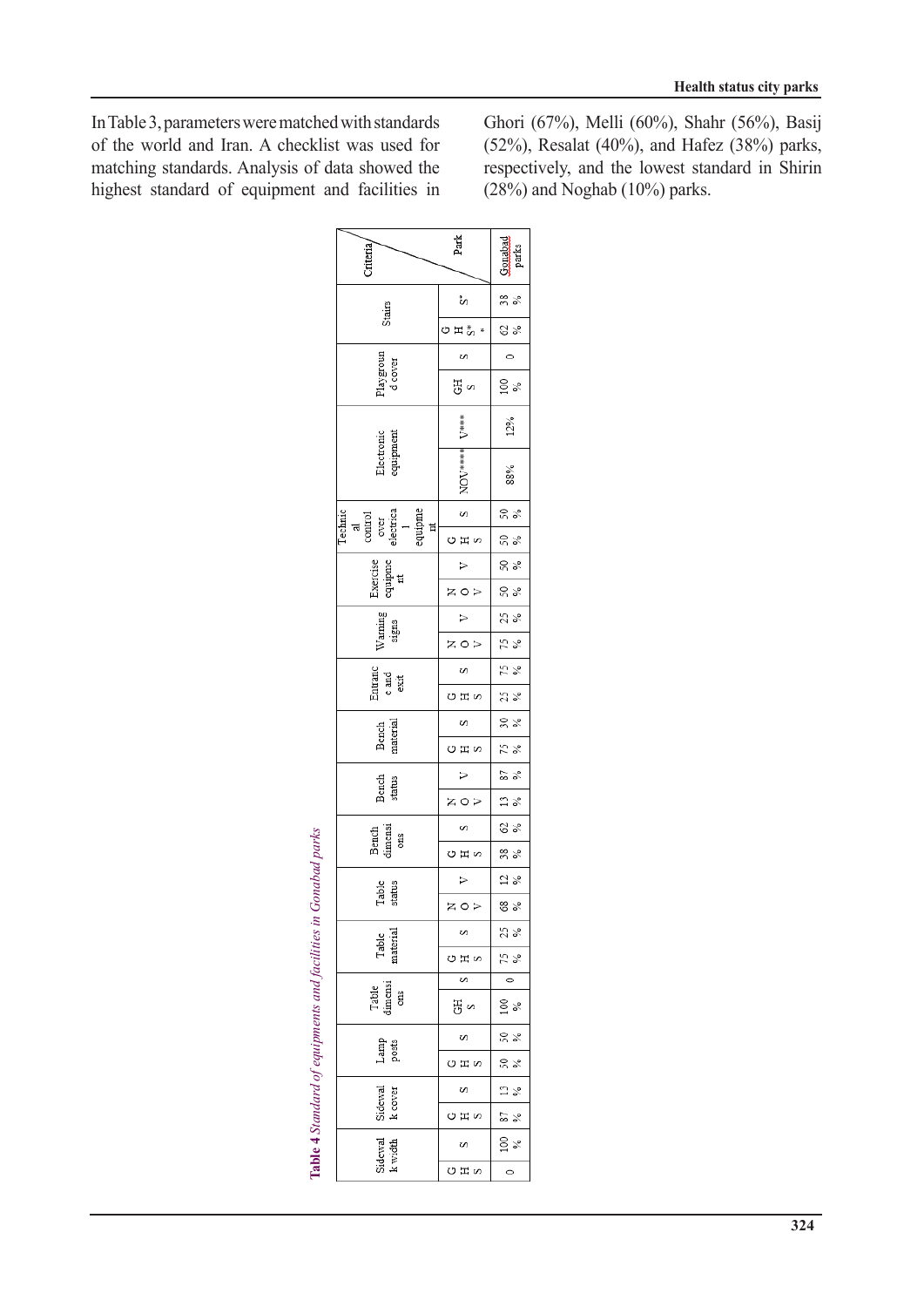| 4 |
|---|
|   |
|   |
|   |
|   |
|   |
|   |
|   |

| Criteria                                                | Park             | Gonabad<br>parks                                      |
|---------------------------------------------------------|------------------|-------------------------------------------------------|
| Pay<br>phone                                            | ⋗                | 37<br>16                                              |
|                                                         | $\frac{1}{z}$    | るきが                                                   |
| Shops                                                   |                  | 37.5<br>%                                             |
|                                                         | 2>               | 62.5<br>%                                             |
|                                                         |                  | $rac{37}{8}$                                          |
| Guard                                                   | $z \circ z$      | ಣ ×                                                   |
| Parking                                                 | $\triangleright$ | 8<br>2                                                |
|                                                         | z o >            | %<br>೧                                                |
| Artificia<br>11ake                                      | $\mathsf{b}$     | 57<br>%                                               |
|                                                         | z o >            | <b>8 %</b>                                            |
| Depth of                                                | s                | %<br>29                                               |
|                                                         | .<br>ウ H S       | <u>ఇ జ</u>                                            |
| $G$ uard<br>around<br>lake                              | Þ                | ន<br>ខ                                                |
|                                                         | $z \circ z$      | % ನ                                                   |
|                                                         | $\geq$           | $\overline{\circ}$                                    |
| Life<br>jacket                                          | $\frac{1}{2}$    | $\frac{8}{3}$                                         |
|                                                         | w                | $\frac{2}{3}$                                         |
| Picnic place                                            | ひ H S            | <br>೧ ×                                               |
|                                                         | z o >            | ೫ ×<br>೫                                              |
| Picnic place<br>area                                    | S                | 75<br>8                                               |
|                                                         | つHS              | ష శ                                                   |
|                                                         | zο               | ន<br>ខ                                                |
| Drnhang<br>water<br>distance<br>from<br>picinic<br>area | S                | ష శ                                                   |
|                                                         | つHS              | 25                                                    |
| Toilet<br>hygiene<br>state                              |                  | $\frac{15}{25}$                                       |
|                                                         | z o >            |                                                       |
|                                                         | S                | $\begin{array}{c c} 62.5 & 25 \\ 96 & 96 \end{array}$ |
| Number of toilets                                       | GF ¤             | $12.5$<br>%                                           |
|                                                         | zo>              | 25<br>25                                              |
| Playgro<br>und<br>cover                                 | S                | 3<br>28                                               |
|                                                         | ひHS              | 75<br>29                                              |
| Supervisi $\begin{vmatrix} x \\ y \\ z \end{vmatrix}$   | Þ                | 8<br>8                                                |
|                                                         | $\frac{8}{5}$    | ನಿ ಜ                                                  |

|                   | Parks<br>Criteria/                                        |                         | Gonabad<br>parks                                                                                                         |
|-------------------|-----------------------------------------------------------|-------------------------|--------------------------------------------------------------------------------------------------------------------------|
|                   | Toilet<br>status                                          | Þ                       | 75<br>$\%$                                                                                                               |
|                   |                                                           | $\overline{\circ}$<br>Z | 25<br>%                                                                                                                  |
|                   |                                                           | $\overline{5}$          | $25 \mid$<br>ž,                                                                                                          |
|                   | Toilet quantity                                           | 명<br>이                  | $62.5$<br>%                                                                                                              |
|                   |                                                           | $\frac{1}{2}$           | $\frac{12.5}{\%}$                                                                                                        |
|                   | Toilet size                                               | S)                      | $\frac{87.5}{96}$                                                                                                        |
|                   |                                                           | Z                       | $\begin{array}{ c c } \hline 25 & 12.5 \\ y_6 & y_6 \end{array}$                                                         |
|                   |                                                           | $rac{Q}{R}$             |                                                                                                                          |
|                   | Toilet<br>hygiene                                         | G<br>G H S              | 75                                                                                                                       |
|                   | water signs<br>Drinking                                   | $\triangleright$        | $rac{87.5}{\%}$                                                                                                          |
|                   |                                                           | $\frac{1}{2}$           | $\begin{array}{c cc} 12.5 & 75 & 12.5 \\ y_6 & y_6 & y_6 \end{array}$                                                    |
|                   | Location of   Material of trash   Number of trash<br>bins | S                       |                                                                                                                          |
|                   |                                                           | 명<br>명이                 |                                                                                                                          |
|                   |                                                           | $\frac{1}{2}$           |                                                                                                                          |
|                   |                                                           | $\frac{1}{\infty}$      |                                                                                                                          |
|                   | bins                                                      | ਸ਼ੂ<br>ਲ                | $\begin{array}{c cc} 12.5 & 12.5 & 75 & 12.5 \\ 96 & 96 & 96 \\ \end{array}$                                             |
|                   |                                                           | $\frac{1}{2}$           |                                                                                                                          |
|                   | trash bins                                                | s                       | $\frac{87.5}{\%}$                                                                                                        |
|                   |                                                           | 2 >                     | 12.5<br>$\frac{6}{6}$                                                                                                    |
|                   | Height of<br>trash bins                                   | s                       | $rac{96}{528}$                                                                                                           |
|                   |                                                           | $\frac{1}{2}$           | $12.5$ %                                                                                                                 |
|                   |                                                           |                         |                                                                                                                          |
|                   | Color of trash<br>bins                                    | .<br>ს ¤ თ              |                                                                                                                          |
|                   |                                                           | $\frac{8}{5}$           |                                                                                                                          |
|                   | Special<br>effects                                        |                         |                                                                                                                          |
|                   |                                                           | $\frac{1}{2}$           |                                                                                                                          |
|                   | Fountain                                                  | $\overline{V}$          | $\begin{array}{c ccccc} 12.5 & 87.5 & 37.5 & 62.5 & 12.5 & 25 & 62.5 \\ 96 & 96 & 96 & 96 & 96 & 96 & 96 \\ \end{array}$ |
| Continued Table 4 |                                                           | $\frac{1}{2}$           |                                                                                                                          |
|                   |                                                           |                         |                                                                                                                          |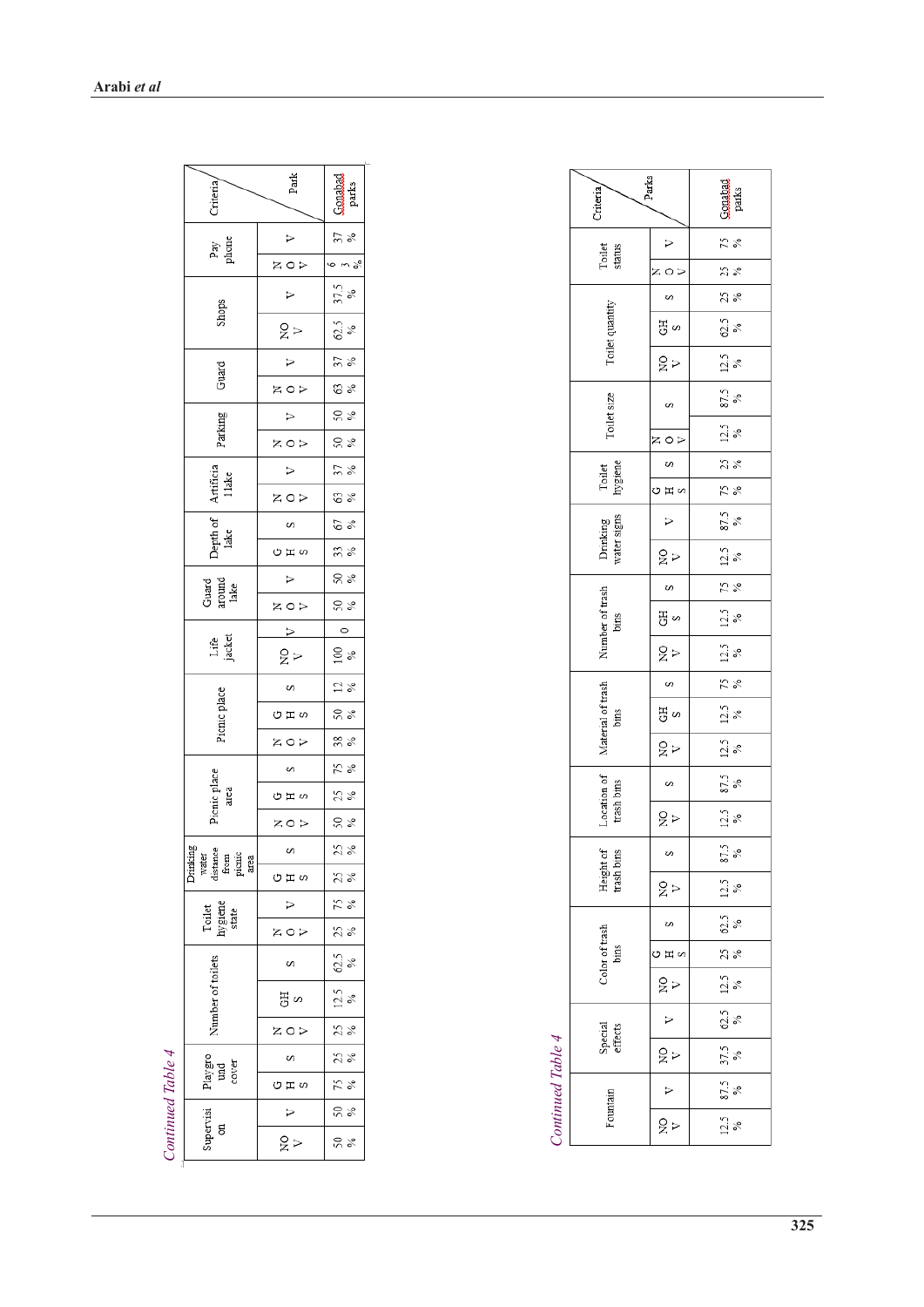#### *4 Table Continued*

| Prayer's<br>room |         |             | Green<br>space<br>area | Green space |           | Color of signs |           | Fountain height |           | Criteria<br>Parks |            |         |
|------------------|---------|-------------|------------------------|-------------|-----------|----------------|-----------|-----------------|-----------|-------------------|------------|---------|
| NO<br>V          | V       | G<br>Η<br>S | S                      | GH<br>S     | S         | NO<br>V        | GH<br>S   | S               | NO        | GH<br>S           | S          | Gonabad |
| 75<br>$\%$       | 25<br>% | 50<br>%     | 50<br>%                | 62.5<br>%   | 37.5<br>% | 62.5<br>%      | 12.5<br>% | 25<br>$\%$      | 12.5<br>% | 12.5<br>%         | 75<br>$\%$ | parks   |

Standard\*

\*\* Non-Standard

\*\*\* Exists \*\*\*\* Does not exist

Table 4 shows that, standard of equipments and facilities in Gonabad parks

## **Discussion**

According to the inspection of playgrounds and their equipment carried out by the Standard Institute inspector,  $90\%$  of equipment in these places do not meet the required standards. Hence, accidents are to be expected. Many of amusement park equipment including swings, slides, and seesaws do not comply with standards [4].

A study by Elmira Brahmand et al. on health, safety and environment of urban parks in Iran, placed these parks at intermediate level in terms of health indicators and poor in terms of safety and environment [15].

According to a study by Niri (Institute of Standards expert), only four parks out of 20 in Tehran scored more than 50% in terms of safety, and even parks that appeared fully equipped had poor safety. Niri adds that increased lack of safety is directly associated with urban district, and thus park equipment safety is poorer in more deprived areas [16].

In a study by Arjmandi et al. conducted on management of health, safety and environment of urban parks in district 5 of Tehran in spring 2008, quality of health index  $(58.9\%)$  was found less than quality of safety index  $(59.2\%)$ , but more than quality of environment index  $(46.1\%)$  [17].

In another study, Leghaee investigated management of safety in parks and green spaces in Tehran, and found that of the 4 main parks in district 3 of Tehran (Mellat, Shariati, Taleghani, and Seid Khandan), Taleghani woods and Seid Khandan came last in terms of safety. Of the total indicators in these 4 parks, equipment and playground safety and state of parks in terms of creating shades to prevent physical stress had the lowest safety levels, followed by state of parks in terms of fire percussions and functional interference to avoid misuse due to confused perceptions  $[18]$ . The results of an opinion survey using a questionnaire showed that people agreed 100% with location of Resalat, Shahr, Basij and Hafez parks. Compared to other parks, Basij had better state of sanitation and environmental health. People were dissatisfied with state of public toilet services mainly due to their unhygienic and unclean states. With the exception of Noghab park, other parks were adequately equipped with trash bins. People were dissatisfied with state of stairs in Shahr, Shirin and Melli parks. Broken stairs was the main reason for dissatisfaction in Shahr park  $(50\%)$  and in Shirin  $(36.4\%)$ , and in sufficient numbers of staircases in Melli park  $(36\%)$ . Except for Resalat park, mean  $66\%$ of participants were unhappy with surface covering of sidewalks in all other parks. Mean 79% of participants were dissatisfied with surface covering of playgrounds in all parks. In Hafez and Noghab parks, 100% of participants were unhappy with play equipment and facilities.  $61\%$  of participants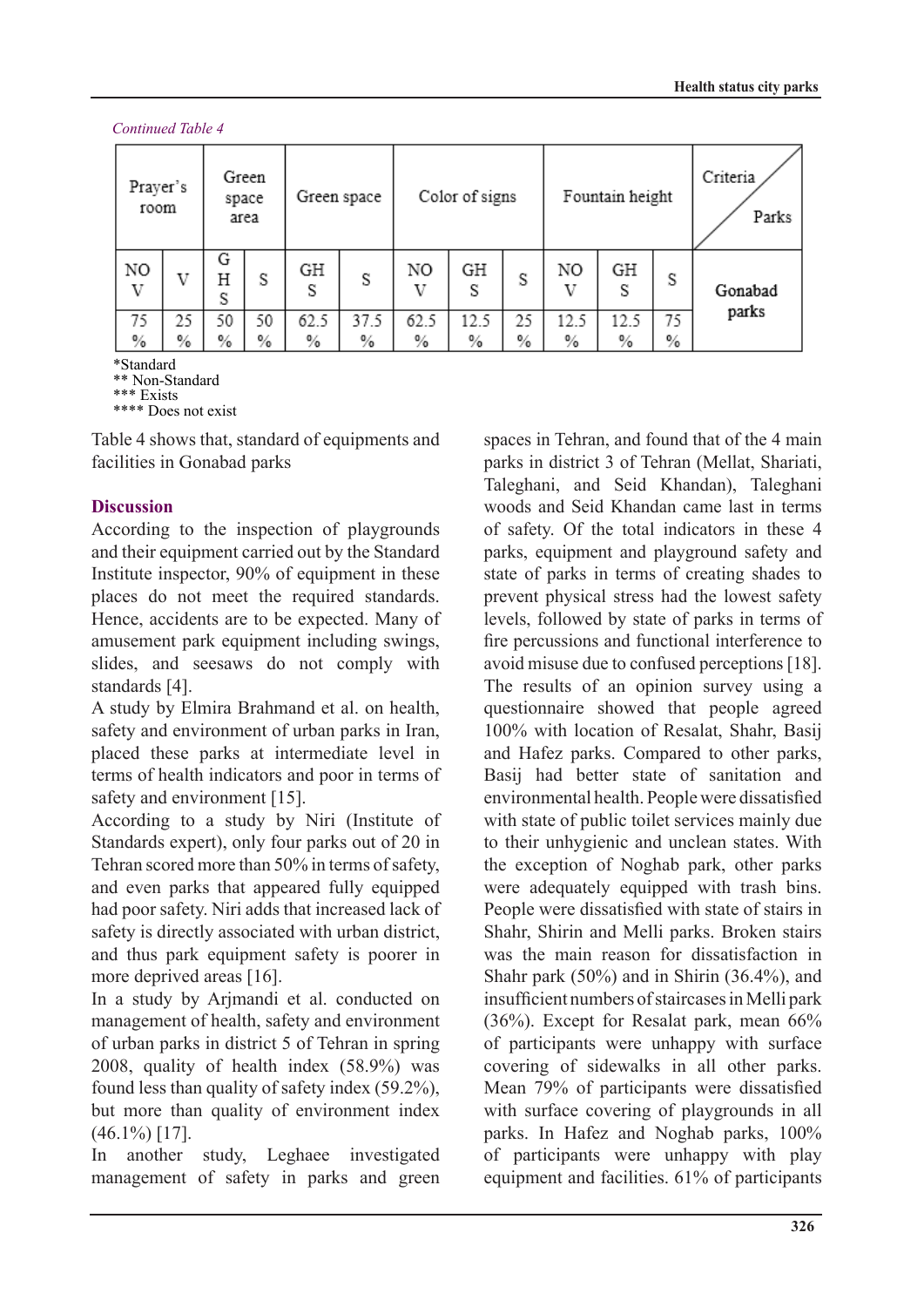had a positive view of equipment and facilities in Melli park. The main reason for people's dissatisfaction with equipment in all parks was their inadequate numbers. But, in Basij park, 70% of participants cited unsafe equipment as the main reason. Many people were happy with exercise equipment in Ghori, Shahr, Melli, and Basij parks, and all  $(100\%)$  wanted to see such equipment in Noghab, Harez, Resalat, and Shirin parks, as well. People believed number of picnic places was insufficient in all parks. Only Resalat and Ghori parks had the highest satisfaction rate  $(42%)$  in terms of picnic places. People believed parks were poorly sign posted across the city. Noghab, Shirin, Hafez, and Basij had the worst green spaces respectively, and Resalat  $(59\%)$ , Ghori  $(50\%)$ , Shahr and Melli (47) had the best. Participants felt secure and without much problem in Basij park by  $(70\%)$ , Ghori by  $(65\%)$ , Shahr by  $(60\%)$ , and REsalat by  $(55\%)$ . However,  $64\%$  and  $56\%$  of participants felt insecure because of intruders in Noghoab and Melli parks respectively, 56.25% because of absence of watchmen in Hafez park, and 60% because of both intruders and lack of watchmen in Shirin park. All the above issues require greater attention of the town's municipality to state of parks. Lack of security in parks and green spaces is mainly due to lack of development of management strategies or failure to observe them, of which, design is also an important part. General security problems, and in particular, security of parks makes adopting lasting policies and strategies imperative [19].

## **Conclusion**

City sprawls and modern lifestyles have led to the demand for development of green spaces and parks in towns. Undoubtedly, important issues for municipalities of safety and aesthetic measures persist to preoccupy minds of urban planners and designers. Study of Gonabad city parks indicates that only four of eight parks in this city have more than 50% safety. The highest standard of equipment and facilities was found in Ghori (67%), Melli (60%), Shahr (56%), Basij (52%), Resalat (40%), and Hafez (38%) parks, respectively, and the lowest standard in Shirin  $(28\%)$  and Noghab parks  $(10\%)$ . Study findings showed that even parks that appeared fully equipped had poor safety. In an opinion survey, mean  $54\%$  of participants were happy with cleanliness and environmental health of parks, and only  $25%$  were happy with state of toilets hygiene. Municipal managers need to pay greater attention and adopt urgent measures to improve quality and safety of urban parks.

## **Acknowledgements**

The authors of this study appreciate the participants and all people who cooperated with this study.

## **Contribution**

Study design: SA, HK, AD Data collection and analysis: SA, HK, AD Manuscript preparation: SA, MP, HK

## **Conflict of Interest**

"The author declares that they have no competing interests."

# **Funding**

The author (s) received no financial support for the research, authorship and/or publication of this article.

## **References**

1- Hanachy S. The role of public awareness and professional training in making the urban environment appropriate, workshop proceedings of designing accessable public places for handicaps, the research center of building and housing, 5th and 6th Dec 2004. Available atURL: http://www.daneshir.ir/fileEssay/ memari-87-2-25-a-sy(6).pdf. Accessed 30 April 2010. 2- Islamzadeh V. The parts of a social construct, Hamshahrionline. Available atURL: http://nasour. net/1387.07.05/306.html.Accessed 20 April 2008.

3- Ramezani N. The neighborhood- in- the- center approach and its effect on social cohesion. The case study of Kianshahr neighborhoods on the 15th Distinct of Tehran municipality [Thesis]. Tehran: Islamic Azad University: the Science and Research Branch of Tehran 2010; PP: 26.

4- Rafi Zadeh N, Mandegar M. Joining the pedstrians, implementation problems and solutions, workshop